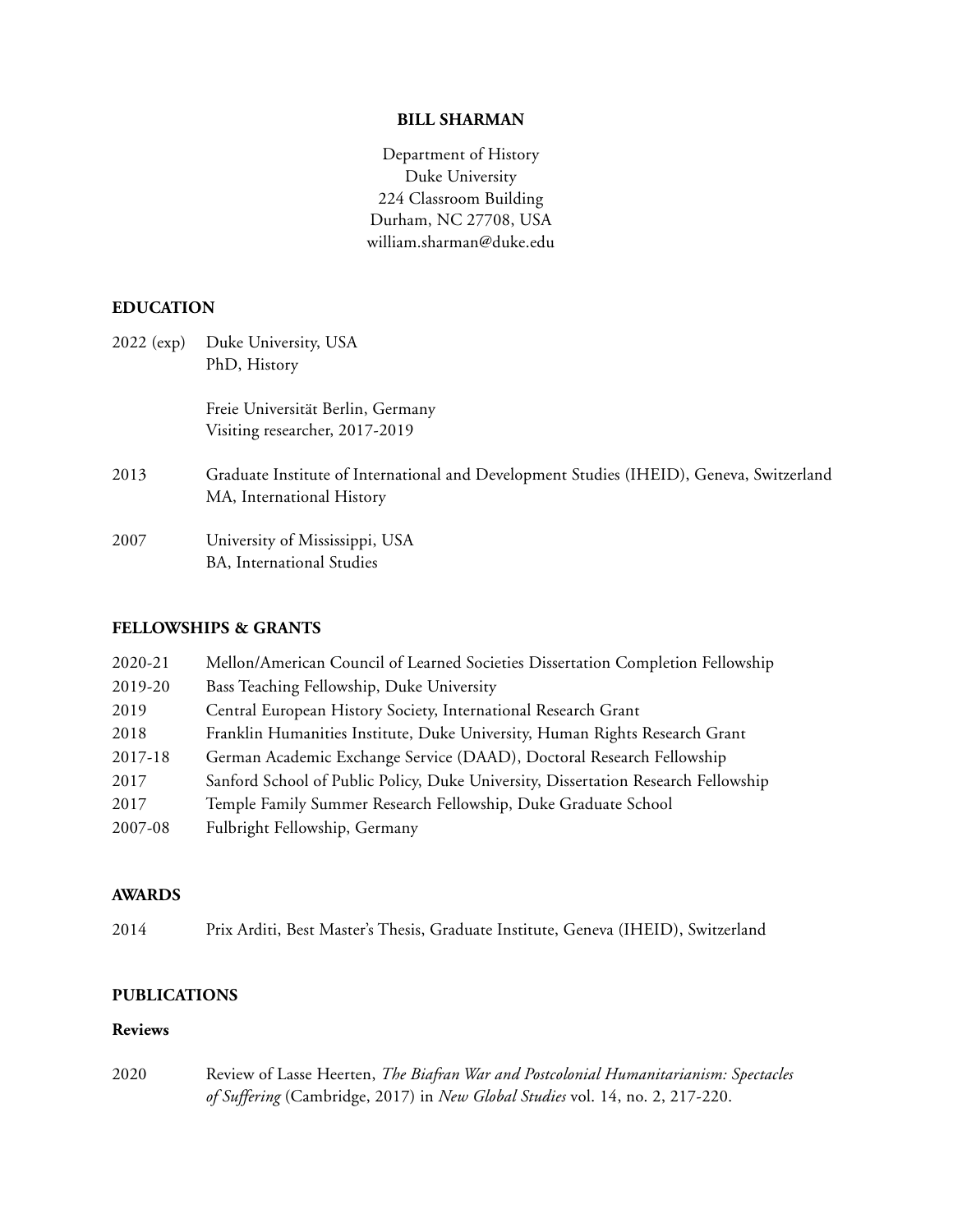# **Online**

2018 "Refugee Refusals: Humanitarianism and Human Rights since 1948," *Zeitgeschichte-Online* (December)

# **CONFERENCES, TALKS & WORKSHOPS**

# **Conference Presentations**

| 2022                 | "Biafran Art, Poetry, and Political Activism in 1960s West Germany," Germany and the<br>African Diaspora (panel), Northeast Modern Language Association Conference,<br>Baltimore, Maryland, March 10-13                         |
|----------------------|---------------------------------------------------------------------------------------------------------------------------------------------------------------------------------------------------------------------------------|
| 2020                 | "African Aid, Child Evacuees, and Medical Research During the Nigeria-Biafra War,"<br>Children, Youth, and Globalization (panel), African Studies Association Conference,<br>November 19-21                                     |
| 2019                 | "Beyond the Iron Curtain: Third-World Refugees and Divided Germany, 1970s and<br>80s," The Two Germanies and Global Humanitarianism after 1945 (panel), German<br>Studies Association Conference, Portland, Oregon, October 3-6 |
| <b>Invited Talks</b> |                                                                                                                                                                                                                                 |
| 2020                 | "Third-World Refugees, Rights, and West Germany in the 1970s and 80s," North Carolina<br>German Studies Seminar, University of North Carolina, Chapel Hill, October 9                                                           |

# **Workshops**

| 2020 | "Third-World Refugees, Mental Health, and Body Politics in 1970s and 80s West<br>Germany," Bodies Across Borders: An Interdisciplinary Workshop on Migration (invited<br>participant), University of Texas, Austin, April 16-17 (cancelled due to COVID-19) |
|------|-------------------------------------------------------------------------------------------------------------------------------------------------------------------------------------------------------------------------------------------------------------|
| 2019 | "Third-World Refugees and Migrant Knowledge in West Germany," Bucerius<br>Workshop on Global Migration (invited participant), University of California, Berkeley,<br>October 21-23                                                                          |
| 2019 | "Teaching with Archives," Duke Summer Workshop and Doctoral Academy, May                                                                                                                                                                                    |

### **Panels and Conferences Organized**

2019 Panel Co-organizer, "The Two Germanies and Global Humanitarianism after 1945," with Tobias Hof (Ludwig-Maximilians-Universität, Munich), Annual Meeting of the German Studies Association, Portland, Oregon, October 3-6